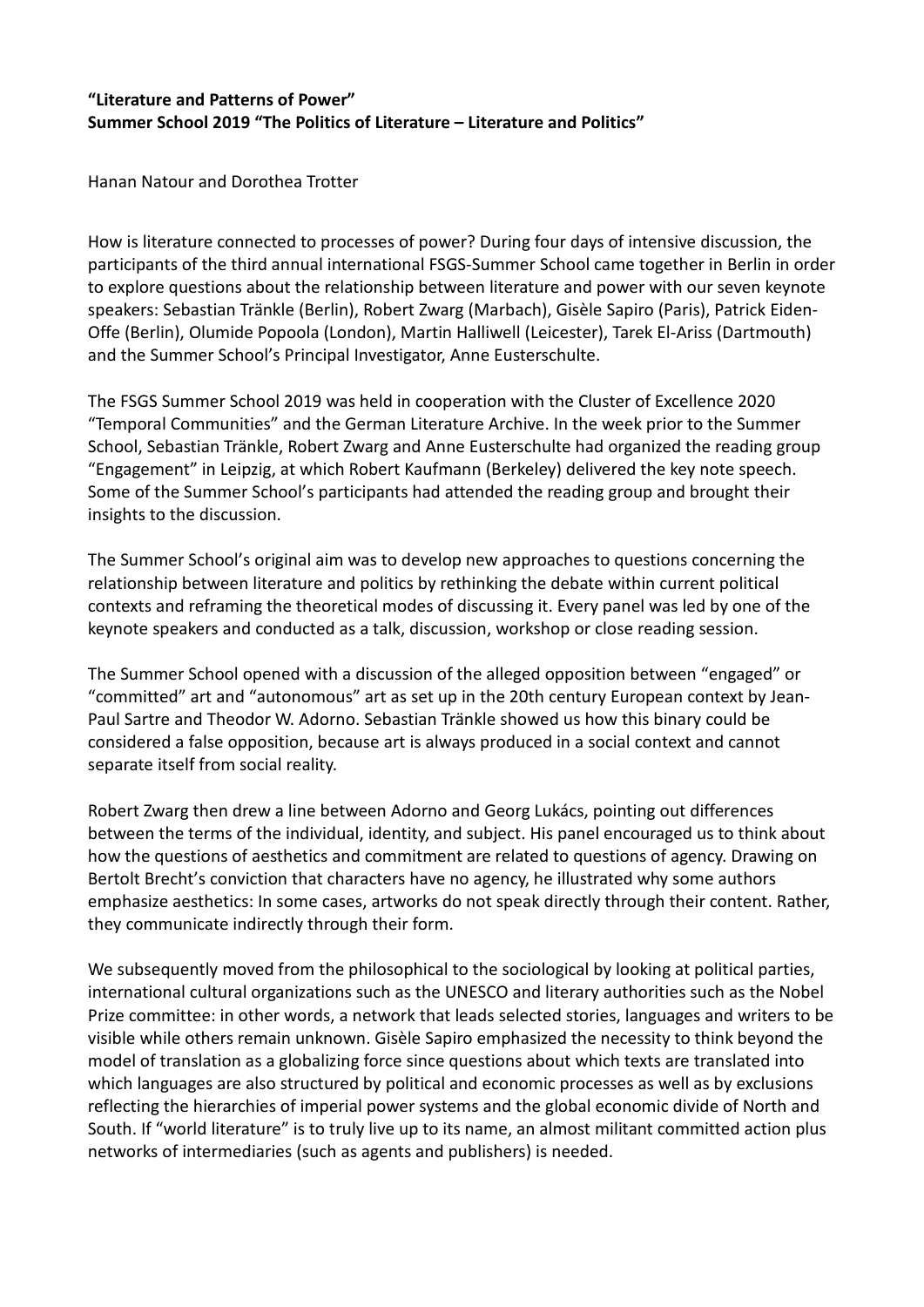Continuing with this awareness about the realities of multiple stories and perspectives, we focused on the practice of writing and discussed the power writers can have in writing their own stories, but also those of others. Olumide Popoola, a writer and creative writing teacher, used theoretical arguments and practical examples to remind us of the need for respect, sensitivity and research as a writer. With reference to Chimanda Adichie's TED talk about "the danger of a single story," Kit de Waal's manifesto "Don't dip your pen in someone else's blood," and her own work for a PhD in creative writing, Olumide Popoola explained the way a text gains autonomy in the hands of the reader once the writer has completed it. By taking turns in being the writer of a spontaneous text and a listener to our neighbor's writing sample, we realized how much information on the gender and ethnicity of literary characters can be implicitly communicated and how, in many cases, the reader will interpret, if not specified by the writer, their own or the writer's characteristics (or what is considered as the "norm"), prompting a discussion about how an author's biography is considered when interpreting a work.

The central thought about the important relationship between universal themes and specific, individual details in writing was picked up again in the fourth panel when Patrick Eiden-Offe pointed out Friedrich Engels' criticism of Karl Beck and his judgment of storytelling. Put into conversation with the historical circumstances of the Vormärz and its alternative interpretation as the Biedermeier era, we discussed whether it is possible to detect certain patterns of prerevolution. By the end of the discussion, it became clear that Vormärz could be considered a metaphor (used carefully!) for the liminal periods of simmering political action before a period of revolution. However, temporal classifications of pre-revolution and revolution remain ambiguous. For example, current narratives about the urgency of climate change could be considered the start of a revolution, but a revolution may even already be taking place. Patrick Eiden-Offe also encouraged us to discuss which roles class and socio-economic background play in how narratives of the revolution are discussed.

On the third day, participants were invited to present their thesis projects during three parallel presentation sessions in the afternoon. During the three thematically ordered sessions, participants attended the project presentations of other participants and discussed their respective doctoral projects in relation to the Summer School´s topic. These panels were divided into transcultural perspectives with research questions centered around gender, identity, and politics, finer inquiries of new approaches to the discussion of aesthetics and politics, and thinking about literature and resistance in a global context.

During the public evening discussion "Literature! And the Political?" at Lettrétage, we focused on the creator side of the discussion and engaged with writers and publishers. Three differing positions were part of the fishbowl discussion chaired by Iulia Dondorici (FSGS-Alumna): Daniela Seel (writer/translator/publisher at kookbooks) questioned whether she does enough political activism, Clementine Ewokolo Burnley (writer/community organizer) stated that her life is politically engaged, and therefore her work is as well, and Dirk Laucke (playwright/writer/director) claimed that literature cannot effect change, because as he sees it, the world is not made of ideas. Yet he, like the other two, could be considered a politically engaged writer pushing for social and political change and awareness in their work. All three authors were aware of boundaries for writers, be they official censorship or social expectations and demands as well as economic realities. However, as the discussion showed, ultimately, the author has a certain power (and responsibility) to hold politicians to account, challenge the status quo, and bring to the fore individual and collective experiences that are otherwise not visible. During the discussion with the audience, it became apparent that our academic interests and approaches as literary scholars do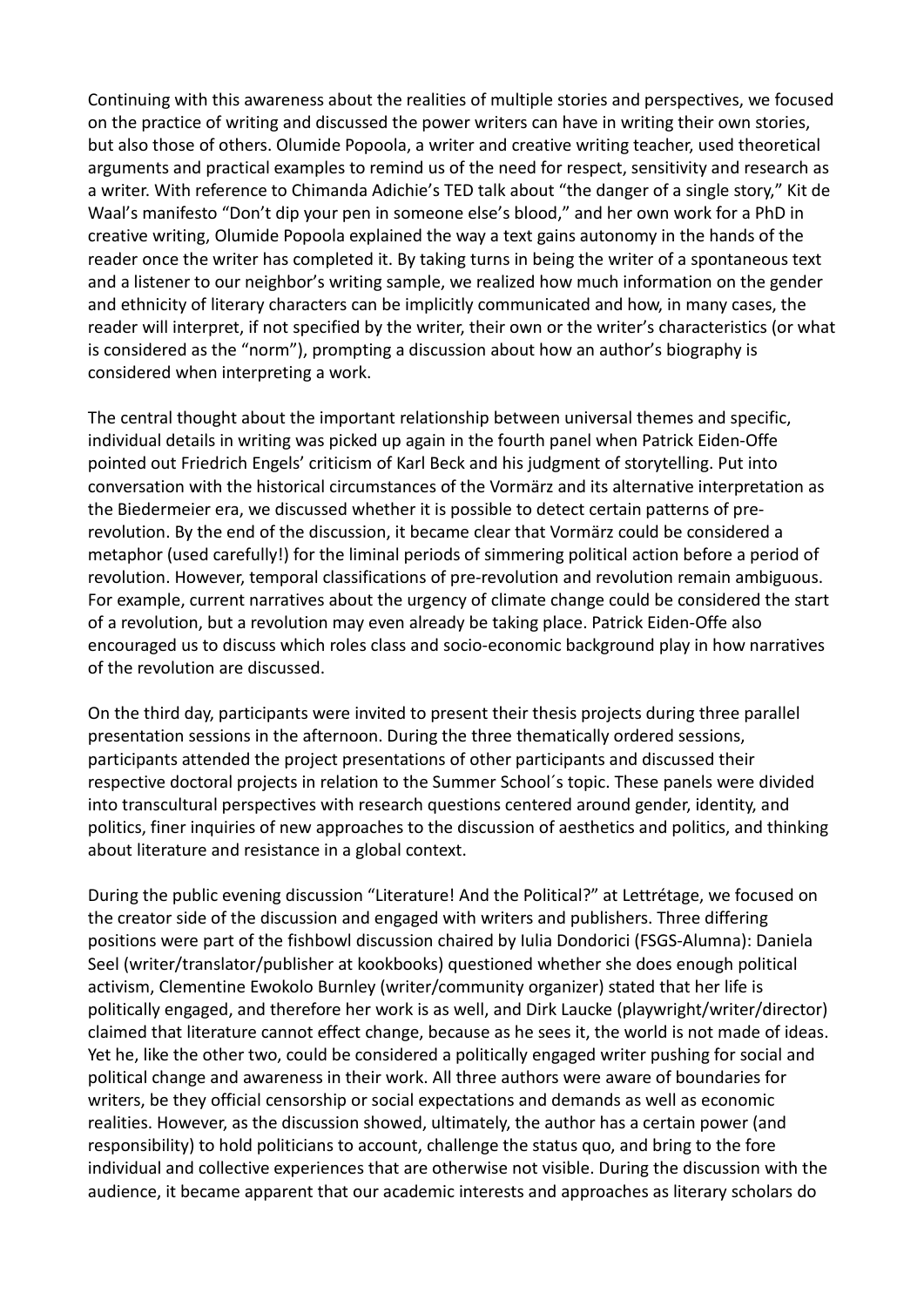not always line up with those of writers and publishers, which reinforced the impulse to seek out this kind of exchange.

On our last day, we focused on the role of visual media, culture and songs, particularly looking at the aesthetics of protest. Martin Halliwell referred to visual media, such as the Doors' music video for "The Unknown Soldier" and Peter Whitehead's three-part movie: *The Word and Image* to think about the relationship between literature as reflection and literature as provocation. According to the thoughts resulting from this approach, literature can, of course, simultaneously be reflection and provocation. Just as the Vormärz could be considered a metaphor for other pre-revolutionary periods, 1968 could be considered a signifier for thinking about the relationship between arts and politics. The anesthetization of political action remained a key thought throughout the panel and made us talk about the relationship between protest and ritual.

In a final eclecticizing panel, we had in Tarek El-Ariss a strong proponent for the role of literary scholars in political discussion as well as continuing the trend of discussing the political in other media besides printed literary texts. Looking at specific examples of the blogger as a "leaking subject" who changes the concept of power from a monolithic agent to a multiple network of information, it became clear that we can no longer divide a "good side" from a "bad side". Drawing on examples from Lebanon and Egypt, El-Ariss connected the legacy of the so-called Arab renaissance or Nahda period from the 19th and 20th centuries with the virtual story-teller. Fiction and reality, as these examples suggested, are even less easily divisible than we had discussed with Lukács' concept of realism. In order to respond to a changed relationship between the text, the image, the scene and information as such, we learned that academics need to look across disciplines (such as media and political studies) to develop new ways of talking about the concepts of power, subjects and the nature of literary texts.

By the end, the various discussions in and outside the seminar room illuminated many parallels between the different aspects and historical periods that were covered during the Summer School. Every time period across various geographic situations, it seems, had its revolutionary moments which radically changed the way of perceiving the relationship between literature and the political. Comparing the Vormärz with the protest movements of 1968 as well as the Arabic Nahda with contemporary uprisings and leaking acts proved to be a productive way of engaging with a widelydiscussed topic with a specific focus. A variety of perspectives also proved helpful regarding the roles of the writer, reader and publisher just as it did through varying genres - from the historical and realist novel, to Brecht´s theatre, the poetry of protest and online literature. In many instances, the discussion made us realize that some of the questions discussed seem to be even more relevant and urgent today in light of current movements for continuing feminism, responding to climate change, and fighting xenophobia.

We succeeded in our aim to move beyond classical theories of thinking the relationship between literature and political power processes by including scholars with different geographic focuses and experiences. Yet, we agreed that we could still take one step further by setting up the order of our panels differently, challenging whether to start with Theodor W. Adorno, or by including a larger number of non-Eurocentric theories.